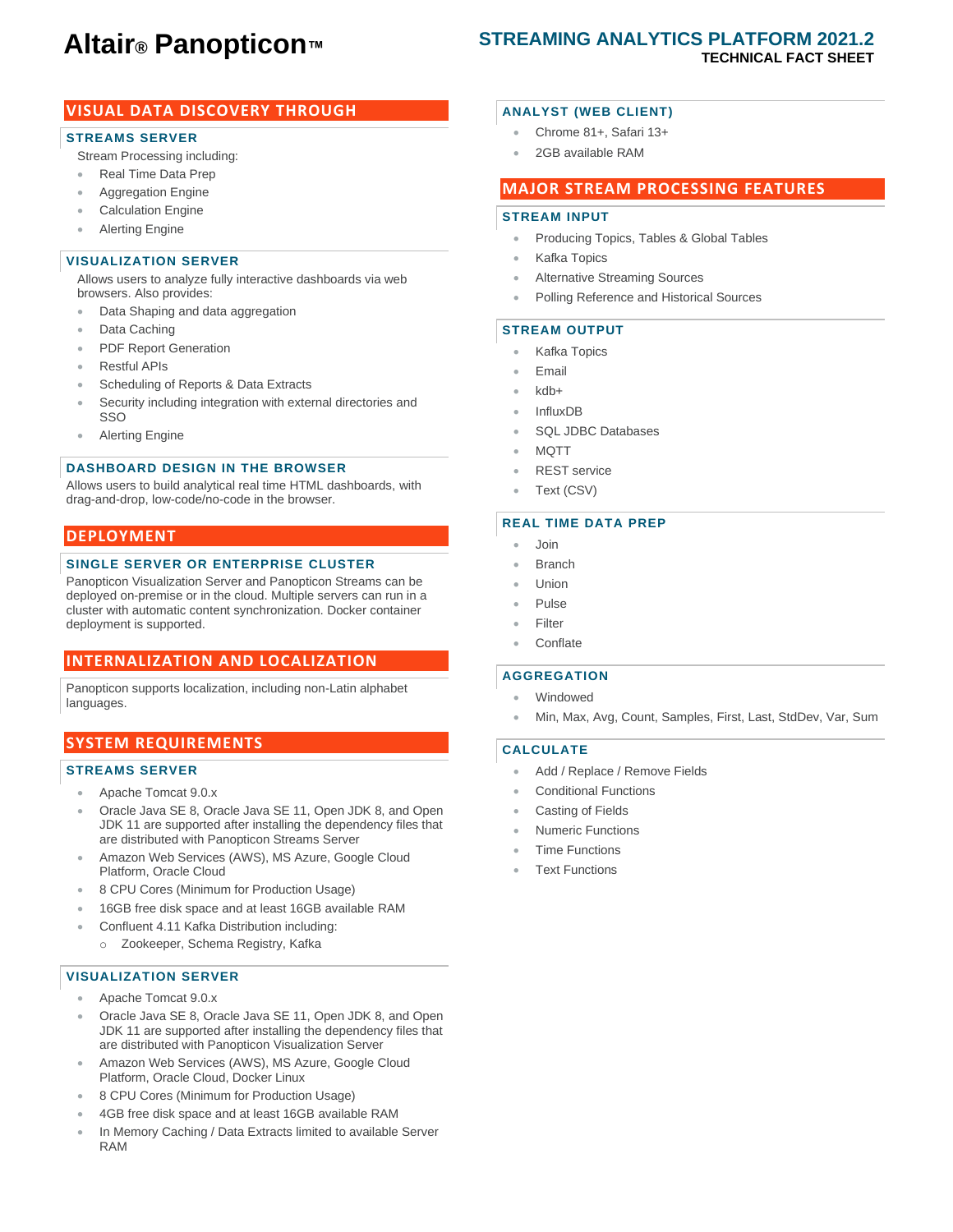# **Altair® Panopticon™**

## **STREAMING ANALYTICS PLATFORM 2021.2 TECHNICAL FACT SHEET**

## **MAJOR VISUAL DESIGN & ANALYSIS FEATURES**

#### **REAL TIME STREAMING & REAL TIME UPDATES**

- Display Real Time Streaming Dashboards
- Push Subscribe for Streaming Sources
- Automatic Pull for non-Streaming Sources
- Pause Data Updates as required
- **Alert on Outliers**
- Investigate by jumping from real time to historic data
- Throttle Subscriptions to minimize CPU & Memory
- Show latest or scrolling time windows
- Process Full or Filtered Data Requests & Subscriptions

#### **INTRA DAY & HISTORIC TIME SERIES**

- Display Time series from Years down to Nanosecond
- Playback through time
- Select Tick time, or calendar time to playback
- Resample from barred down to transaction level
- Fill forward (interpolate)

#### **VISUAL ANALYSIS**

- Pre-Attentive Techniques
- High density displays
- Peer Comparisons
- Hierarchical displays
- Dynamic selection of visible detail level (Depth)
- Trend, Clustering & Outlier detection
- Numeric & Categorical Correlations
- Relationships
- Cross Tabbing
- Brushing & Visual Filtering

#### **HIERARCHY ANALYSIS**

- Hierarchical displays
- Dynamic hierarchy rearrangement
- Multiple concurrent hierarchies
- Aggregation (Additive) with over 25 aggregates supported
- Non-additive external aggregate retrieval for complex risk scenarios

#### **CUSTOM UI BUILDING**

- Various UI Form Controls
- **Parameterization**
- Data Entry
- Actions Navigation, URL & Script
- Web API for integration into larger web Portals

## **DATA CONNECTIVITY**

#### **TICK DATA CONNECTIVITY**

- OneMarketData OneTick
- **OneTick Cloud**
- Kx kdb+
- InfluxDB
- **Native Connectivity**
- Request / Response
- **Subscriptions**

#### **MESSAGING STREAMING CONNECTIVITY**

- Apache/Confluent Kafka (Subscribe / Publish)
- ksqlDB
- JMS (e.g. ActiveMQ)
- **Solace**
- 60East AMPS
- RabbitMQ
- Web Socket
- JMX
- Google Cloud Pub/Sub
- MQTT
- Amazon Kinesis

#### **EVENT PROCESSING CONNECTIVITY**

- Kx kdb+Tick
- OneMarketData OneTick CEP
- Tibco Streambase CEP
- Tibco LiveView DataMart
- SAP Sybase ESP
- Panopticon Streams

#### **BIG DATA CONNECTIVITY**

- Apache Hadoop Hive
- Cloudera Impala
- Apache Spark SQL
- Apache / Datastax Cassandra
- Elasticsearch 5.x, 6.x, and 7.x
- Livy Spark (PySpark)
- **IBM Cloudant**
- **Splunk**
- XMLA such as ActivePivot

#### **GENERAL CONNECTIVITY**

- MS Excel
- Text, XML & JSON
- Restful Web Services (Returning Text, XML or JSON)
- JDBC Databases including Cloudera Impala, MySQL, Oracle, PostgreSQL, Spark SQL, IBM DB2, Greenplum, MS SQL Server, Sybase IQ, Sybase ASE, Teradata, Vertica